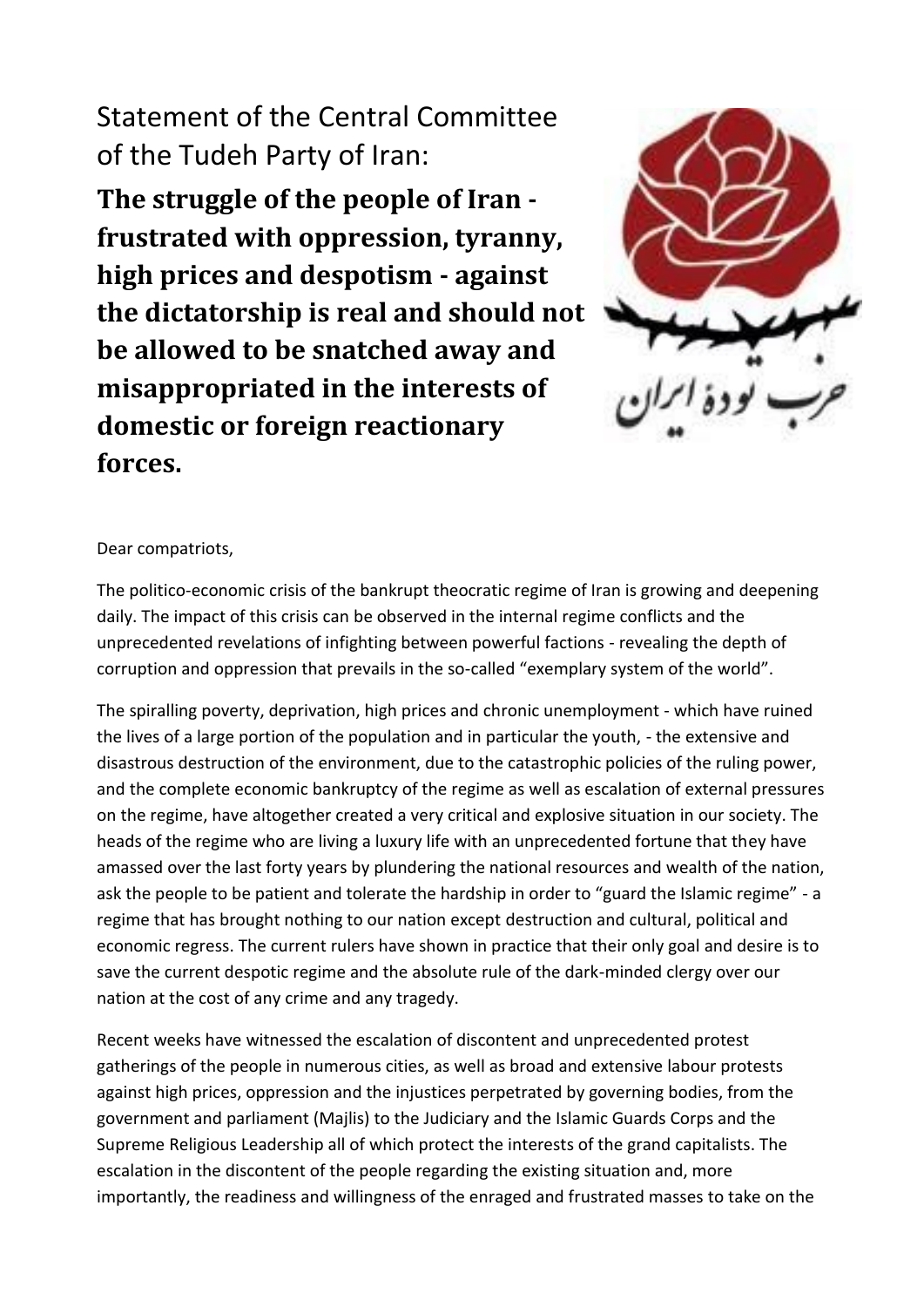suppressive apparatus of the regime is an indication of the significant developments in the level of preparedness of the masses in opposing - and waging an open fight against - the rule of the Islamic Republic of Iran. Contrary to the claims of some leaders of the pro-regime reformists that such protests are "conspiracies", we deeply believe that the majority of the people of our nation are disappointed and frustrated with the slogans of those whose only objectives are to make some cosmetic and minor adjustments to the current regime, and are now demanding fundamental changes in the governance of the country. Today only those who would like to somehow preserve the current disastrous situation fear the escalation and growth of the people's struggle. The experience of the last two decades and several presidential, parliamentary, and city council elections that were held, and manipulated under the control and direction of the Supreme Leader, has proved that the people are rapidly moving away from the strategy of making a choice between bad and worse, and are no longer willing to submit to the manipulation of their demands by the regime and the pro-regime reformists who by and large play the role of that nation's power brokers these days. The majority of the people of the homeland today want to put an end to the despotic theocratic regime; to end the oppression and injustice; and bring about the establishment of freedom and social justice. These demands can only be achieved through a joint struggle of all the national and freedom-loving forces *without* foreign intervention.

#### Dear compatriots,

At the same time, it should be noted that under the critical conditions of the current dangerous regional tensions, the regional reaction - supported by the Trump administration in the US and the right-wing government of Netanyahu in Israel - is seeking to distinctly impact the developments in our country and to replace the current reactionary regime with another reactionary regime. The support of these forces i.e. the regional reaction, Trump administration, and the right-wing government of Netanyahu, for the Iranian monarchists and those political groups whose agenda is to cooperate with the most reactionary regimes of the region and to persuade the European states to impose sanctions on Iran's economy - thereby exacerbating the misery for the destitute and disadvantaged people of our country - and to encourage foreign states to interfere militarily in Iran, leaves no room whatsoever for any optimism regarding the future designs of such "opposition". The progressive and freedom-loving forces of Iran must increase their presence in the protest movement of the masses - more than ever before providing proper people-oriented slogans, offering sensible guidance and relying on the legitimate demands of the masses for abolishing the existing suppressive regime and ending the economic deprivation, oppression, injustice and plundering of the natural and human resources of the nation, while avoiding reactionary and divisive slogans. We should not let the past repeat itself whereby the heroic struggle of the nation for freedom, democracy and social justice is hijacked by a bunch of reactionary opportunists who do not believe in the people's rights or democratic freedoms.

### Dear compatriots,

The way to save the country is through a joint and organised mobilisation of all the national, anti-dictatorship and freedom-loving forces to abolish the despotic and anti-people theocratic